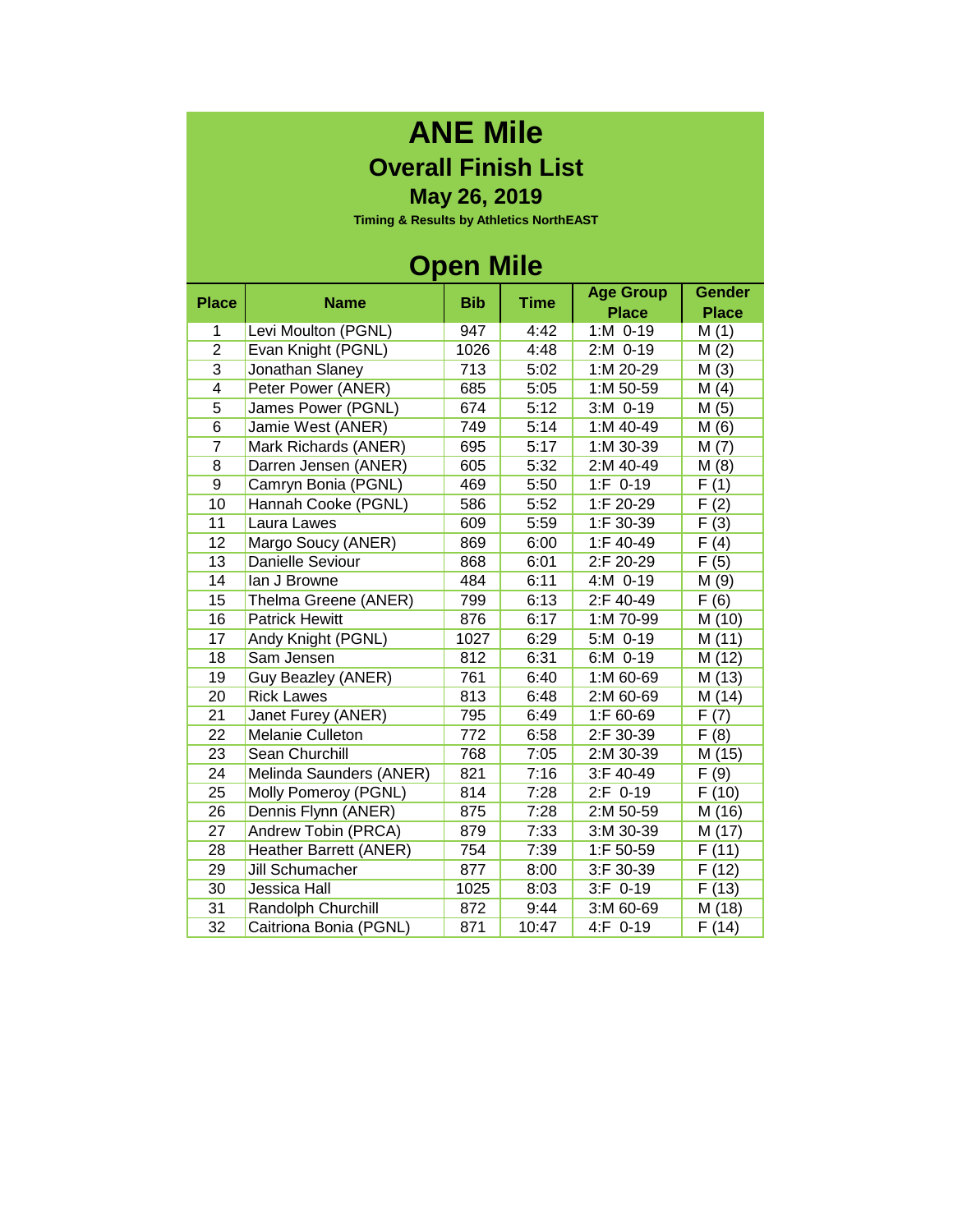## **ANE Mile Overall Finish List**

**May 26, 2019**

**Timing & Results by Athletics NorthEAST**

### **School Mile**

| <b>Place</b>    | Name                       | <b>School</b>                    | <b>Bib</b> | Age             | <b>Time</b> | <b>Gender</b><br><b>Place</b> |
|-----------------|----------------------------|----------------------------------|------------|-----------------|-------------|-------------------------------|
| 1               | Aaron Reid (PGNL)          | St. Paul's Junior High           | 894        | 14              | 5:42        | M(1)                          |
| $\overline{2}$  | <b>Brady Lawlor (PGNL)</b> | Ecole Rocher-du-Nord             | 888        | 14              | 5:42        | M(2)                          |
| 3               | Aidan Douglas              | MacDonald Drive Elemenary        | 884        | 12              | 6:00        | M(3)                          |
| $\overline{4}$  | Logan Mulrowney            |                                  | 1030       | 10              | 6:02        | M(4)                          |
| 5               | Declan Walsh               | <b>MacDonald Drive Elemenary</b> | 906        | 11              | 6:24        | M(5)                          |
| $6\overline{}$  | <b>Ella Duffett</b>        | <b>MacDonald Drive Elemenary</b> | 885        | 13              | 6:26        | F(1)                          |
| 7               | Una Carnell                | Vanier Elementary                | 1032       | 12              | 6:34        | F(2)                          |
| $\overline{8}$  | Deidre Ivey                | <b>Brother Rice</b>              | 887        | 15              | 6:44        | F(3)                          |
| $\overline{9}$  | Daniel Ozon                | Juniper Ridge                    | 901        | 11              | 6:47        | M(6)                          |
| 10              | <b>Liam Dillon</b>         | <b>Mary Queen of Peace</b>       | 895        | 11              | 6:50        | $\overline{M}(7)$             |
| 11              | <b>Bethany Lee</b>         | St. Bonaventure's College        | 889        | 13              | 7:01        | $\overline{F(4)}$             |
| 12              | Lacey Murphy (NWRC)        | St. Matthews                     | 890        | 13              | 7:01        | $\overline{F(5)}$             |
| 13              | Clara Yetman               | Mary Queen of Peace              | 907        | 11              | 7:01        | F(6)                          |
| 14              | Myles Baker                | <b>Brookside</b>                 | 880        | 12              | 7:02        | M(8)                          |
| 15              | Robyn Freake               | Vanier Elementary                | 897        | 11              | 7:02        | F(7)                          |
| 16              | James Ryan                 | Mary Queen of Peace              | 904        | 11              | 7:04        | M(9)                          |
| 17              | Daniel Thomas              | Mary Queen of Peace              | 905        | 11              | 7:07        | M (10)                        |
| 18              | Liam Costello (ANER)       | St. Bonaventure's College        | 925        | $\overline{8}$  | 7:09        | M(11)                         |
| 19              | Noah Boland                | Roncali Elementary               | 881        | 12              | 7:09        | M (12)                        |
| 20              | Flora Chisholm             | <b>Brother Rice</b>              | 883        | 13              | 7:10        | F(8)                          |
| 21              | <b>Aubrey Nunes</b>        | Mary Queen of Peace              | 891        | 12              | 7:11        | M (13)                        |
| $\overline{22}$ | <b>Alexander Gosse</b>     | Mary Queen of Peace              | 886        | $\overline{12}$ | 7:12        | M (14)                        |
| 23              | Alex McGrath               | Vanier Elementary                | 917        | 10              | 7:13        | M (15)                        |
| 24              | Jack Penney                | Vanier Elementary                | 919        | 10              | 7:13        | M (16)                        |
| 25              | Mark Pittman               | Mary Queen of Peace              | 893        | 12              | 7:13        | M (17)                        |
| 26              | Nicholas Pine              | Vanier Elementary                | 892        | 12              | 7:32        | M (18)                        |
| 27              | Declan Flanagan (ANER)     | <b>Rennies River Elementary</b>  | 896        | 12              | 7:34        | F(9)                          |
| 28              | Ella Malone                | Vanier Elementary                | 900        | 12              | 7:50        | F(10)                         |
| 29              | Alexander Fitzgerald       | <b>MacDonald Drive Elemenary</b> | 911        | 10              | 7:52        | M (19)                        |
| 30              | James Piercey              | Vanier Elementary                | 920        | 10              | 7:55        | M (20)                        |
| 31              | Liam Donovan               | St. Bonaventure's College        | 910        | 9               | 7:56        | M(21)                         |
| 32              | <b>Xavier Greene</b>       | <b>MacDonald Drive Elemenary</b> | 1019       | $\overline{9}$  | 7:57        | M(22)                         |
| 33              | Abbey Janes                | Vanier Elementary                | 898        | 11              | 8:02        | F(11)                         |
| 34              | <b>Addison Lee</b>         | St. Bonaventure's College        | 899        | 11              | 8:07        | F(12)                         |
| 35              | Abigail Penney             | Vanier Elementary                | 902        | 11              | 8:11        | F(13)                         |
| 36              | James Johnston (ANER)      | Vanier Elementary                | 929        | $\overline{8}$  | 8:19        | M (23)                        |
| 37              | <b>Allie Ryan</b>          | Mary Queen of Peace              | 921        | $\overline{9}$  | 8:35        | F(14)                         |
| 38              | <b>Millie Janes</b>        | <b>Vanier Elementary</b>         | 915        | 10              | 8:42        | F(15)                         |
| 39              | Liam Cavanagh              | Mary Queen of Peace              | 909        | $\overline{9}$  | 8:47        | M(24)                         |
| 40              | <b>Grace Snow</b>          | <b>Mary Queen of Peace</b>       | 922        | 10              | 9:02        | F(16)                         |